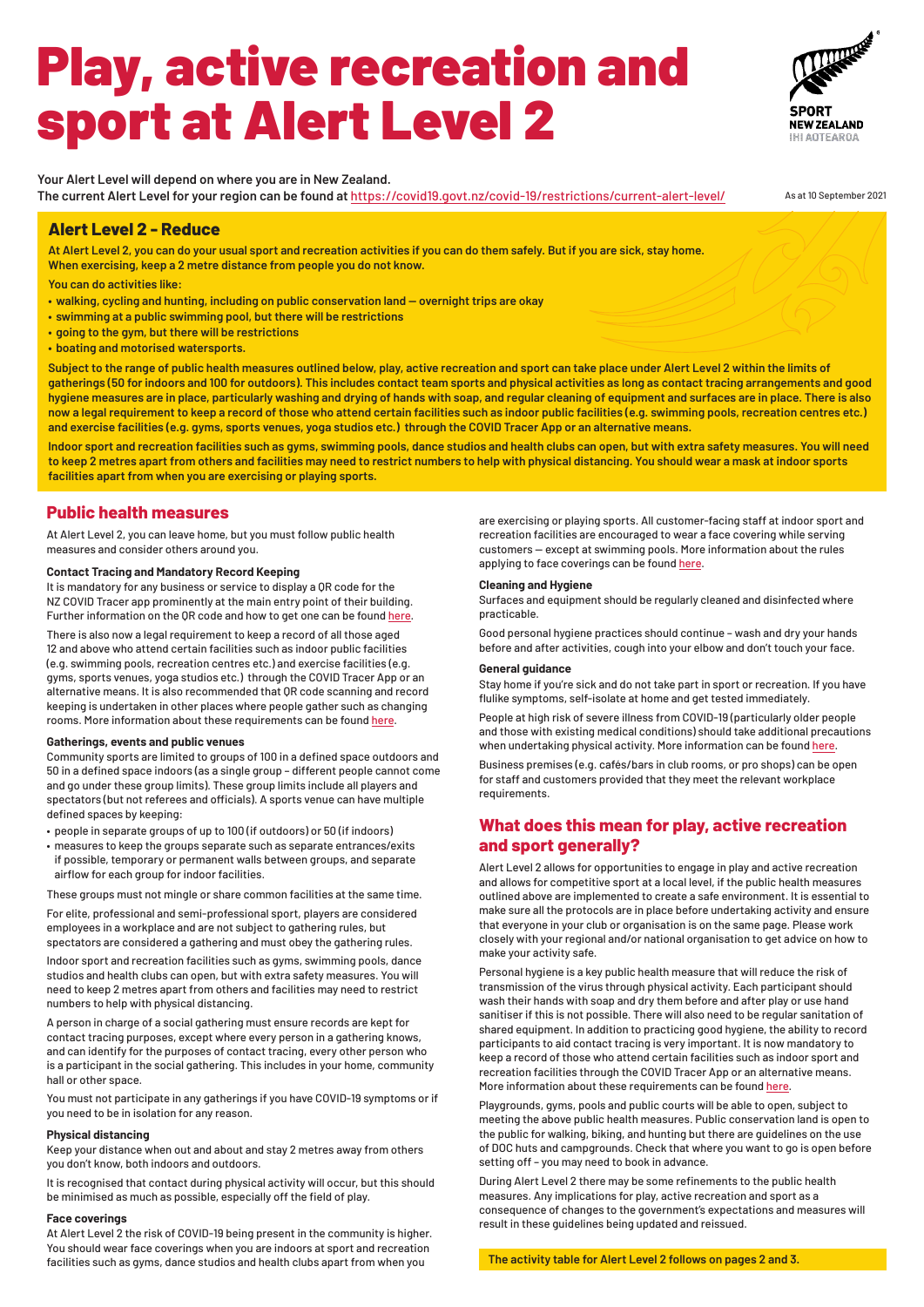*playgrounds)*

|  |  | <b>Alert Level</b> |
|--|--|--------------------|
|  |  |                    |

| <b>Play</b>             | <b>Alert Level 2</b>                                                 | <b>Scenarios at Level 2</b>                          |  |
|-------------------------|----------------------------------------------------------------------|------------------------------------------------------|--|
| (e.g. playing in homes, | Public and school playgrounds are able to open, and families can get | <b>Cleaning and Hygiene</b>                          |  |
| neighbourhoods and      | together for their children to play.                                 | You should wash and dry your hands or use hand sanit |  |

You can drive to play in a public space, for example a beach or a park.

and sanitiser before and after using play equipment.

# **Physical Distancing**

People are encouraged to remain 2m apart from people they don't know (e.g. outside of direct friends and family).

You should also try not to touch your face, cough and sneeze into your elbow, and if you have cold or flu symptoms to stay off the equipment.

### **Physical Distancing**

You should, where possible, keep a physical distance of 2m from people that you don't know and wouldn't be able to trace.

Measures should be taken to minimise the sharing of equipment/ balls. However, for activities where equipment must be shared, ensure that all participants wash and dry their hands before and afterwards, and where possible clean and disinfect the equipment before and after use.

Also exercise caution with common touch points (e.g. gates or doors) and wash or sanitise your hands after touching these surfaces.

Facilities, water, soap and towels/drier should be available (where practicable) for participants to wash and dry their hands or hand sanitiser (containing at least 60% alcohol) must be provided.

#### **If unwell**

If you or members of your household are unwell, you must stay at home. You should not be participating in physical activity (or leaving home) if you are displaying symptoms of COVID-19, awaiting a test, or required to self-isolate.

| <b>Active Recreation</b>              | <b>Alert Level 2</b>                                                                                                                                                                                                                                                                                                                                                                                                 | <b>Scenarios at Level 2</b>                                                                                                                                                                                                                                                                                                                                                                                                          |  |
|---------------------------------------|----------------------------------------------------------------------------------------------------------------------------------------------------------------------------------------------------------------------------------------------------------------------------------------------------------------------------------------------------------------------------------------------------------------------|--------------------------------------------------------------------------------------------------------------------------------------------------------------------------------------------------------------------------------------------------------------------------------------------------------------------------------------------------------------------------------------------------------------------------------------|--|
| (e.g. walking or going to<br>the gym) | <b>Contact Tracing and Mandatory Record Keeping</b><br>Contact tracing and record keeping for all participants and spectators<br>aged 12 and above is now mandatory for certain indoor facilities (e.g.<br>swimming pools, recreation centres, gyms, yoga studios etc). All<br>facilities and organisations must also display the NZ COVID Tracer<br>QR code at every entry point to allow people to track their own | <b>Contact Tracing and Mandatory Record Keeping</b><br>When exercising take a note of where you have been. For example, make a<br>note of the route you ran and when. If visiting a public facility (e.g. a gym or<br>swimming pool) you must sign in via the COVID Tracer App or complete their<br>contact register. If going on a 'pack' run or cycle ride, someone in the group<br>needs to record the names of the participants. |  |
|                                       | movements.                                                                                                                                                                                                                                                                                                                                                                                                           | <b>Cleaning and Hygiene</b>                                                                                                                                                                                                                                                                                                                                                                                                          |  |
|                                       | <b>Cleaning and Hygiene</b>                                                                                                                                                                                                                                                                                                                                                                                          | Where possible equipment should be cleaned before and after each use, for                                                                                                                                                                                                                                                                                                                                                            |  |

# **Physical Distancing**

You should try as much as possible to maintain 2m physical distancing from people that you don't know (e.g. outside of direct friends and family) while exercising and recreating.

# **Risky activities**

Activities should only be completed within your confidence and skill level to continue to reduce the need for emergency services assistance.

# **Activities previously not allowed at higher Alert Levels**

'Backcountry activities' such as hunting, tramping, ski touring, rockclimbing and mountaineering are allowed at Level 2 and overnight trips are permitted, although these should still be easy trips within your ability and to places you've been before. The Department of Conservation has further advice on specific public health measures to take and the availability of their facilities. More information can be found here.

Where possible equipment should be cleaned before and after each use, for example gym users should wipe down and clean equipment between each use. For recreation activities where equipment is unable to be sanitised, for

example ropes, a withholding period could be considered to allow any virus particles on these surfaces to die.

# **Gatherings**

Active recreation activities at public recreation facilities (excluding swimming pools) are subject to gatherings requirements (i.e. groups of 50 indoors, groups of 100 outdoors).

Multiple gatherings can take place at the same event or facility, as long as they can be kept separate (e.g. use separate entries/exits if possible, do not share facilities and are separated by walls with separate airflows for each space). Phasing of activities could be used to allow time for people to pass through communal areas safely. For smaller venues a reduced capacity may be more appropriate to maintain physical distancing.

# **Physical Distancing**

Try to maintain 2m physical distancing e.g. when running make sure to run single file when approaching others and give them a wide berth when passing. Face- to-face coaching can take place (e.g. personal training, swim coaching etc.) but try and keep your distance where possible (e.g. if sharing a swim lane then stay 2m away from other swimmers).

# **Risky Activities**

Activities should still be well within your confidence and skill level to reduce the likelihood of needing emergency services. For example, only go mountain biking on known trails within your ability level and when tramping stay on clearly defined and marked tracks when in the back country.

# **Indoor swimming pools, gyms and any other businesses in which their customers and clients are members**

- Although there are no limits on the number of people at these facilities, physical distancing of 2m is required (except for learn to swim classes).
- No face coverings are required at these facilities, including for workers.
- For swimming pools, physical distancing requirements do not apply to learn to swim classes. Other swimmers should however follow the 2m physical distancing rules.

# **Alert Level 2 Scenarios at Level 2**

# **Contact Tracing and Mandatory Record Keeping**

Contact tracing and record keeping for all participants and spectators aged 12 and above is now mandatory for certain indoor facilities (e.g. swimming pools, recreation centres, gyms, clubrooms, yoga studios etc). All facilities and organisations must also display the NZ COVID Tracer QR code at every entry point to allow people to track their own movements.

# **Cleaning and Hygiene**

You must adhere to basic hygiene measures, including washing and drying hands with soap before and after any activity. Also exercise caution with common touch points (e.g. gates or doors) and wash or sanitise your hands after touching these surfaces.

Facilities must have a written plan for safe operation in place. Sanitation measures can be found here. Facilities, water, soap and towels/drier should be made available for participants to wash and dry their hands or hand sanitiser (containing at least 60% alcohol).

## **Gatherings**

Gatherings must be limited to a maximum of 50 people indoors and 100 people outdoors (as a single group - different people cannot come and go under these limits).

# **If unwell**

If you or members of your household are unwell, you should stay home.

You should not participate in physical activity (or leave home) if you are displaying symptoms of COVID-19, awaiting a test result, or required to self-isolate.

# **Physical Distancing**

You should stay 2m apart from people you don't know (e.g. outside of direct friends and family).

You should wear face coverings in situations where physical distancing is not possible.

#### **Risky activities**

Activities should only be completed within your confidence and skill level to continue to reduce the need for emergency services assistance.

# **Contact Tracing and Mandatory Record Keeping**

All events and facilities must have a contact tracing register, either paper based, an electronic system or an online registration system, and all participants and spectators aged 12 and above must complete it.

You must also display the NZ COVID Tracer QR code to allow people to track their own movements.

The register should be accessible to the Ministry of Health for contact tracing purposes at all times for up to 2 months after the contact took place. This process should be detailed in your organisation's WorkSafe plan. You may need to consider restricting the number of spectators or asking people to register in advance.

# **Cleaning and Hygiene**

All participants should wash and dry their hands before and after partaking in any play, active recreation or sport. Ideally, they should be advised of this in advance of attending to allow time for this to happen safely.

Measures should be taken to minimise the sharing of equipment if possible. Equipment must be washed and dried before and after use. For example, balls washed before and after each game.

# **Gatherings**

Community sports games at both indoor and outdoor sports facilities are subject to gatherings requirements (groups of 50 indoors, groups of 100 outdoors). These group limits include all players, substitutes and spectators (but not referees and officials). Multiple gatherings can take place at the same event or facility, as long as they can be kept separate (i.e. are physically separated by walls with separate airflows for indoor spaces). Phasing of activities could be used to allow time for people to pass through communal areas safely. For smaller venues a reduced capacity may be more appropriate to maintain 2m physical distancing.

# **Physical Distancing**

Physical distancing remains important, when people are interacting with people they don't know and that wouldn't be able to be easily traced. For example, while mountain biking, avoid gathering at trail heads or sections of the trail where physical distancing will be difficult.

**Considerations that apply to all of Play, Active Recreation and Sport**